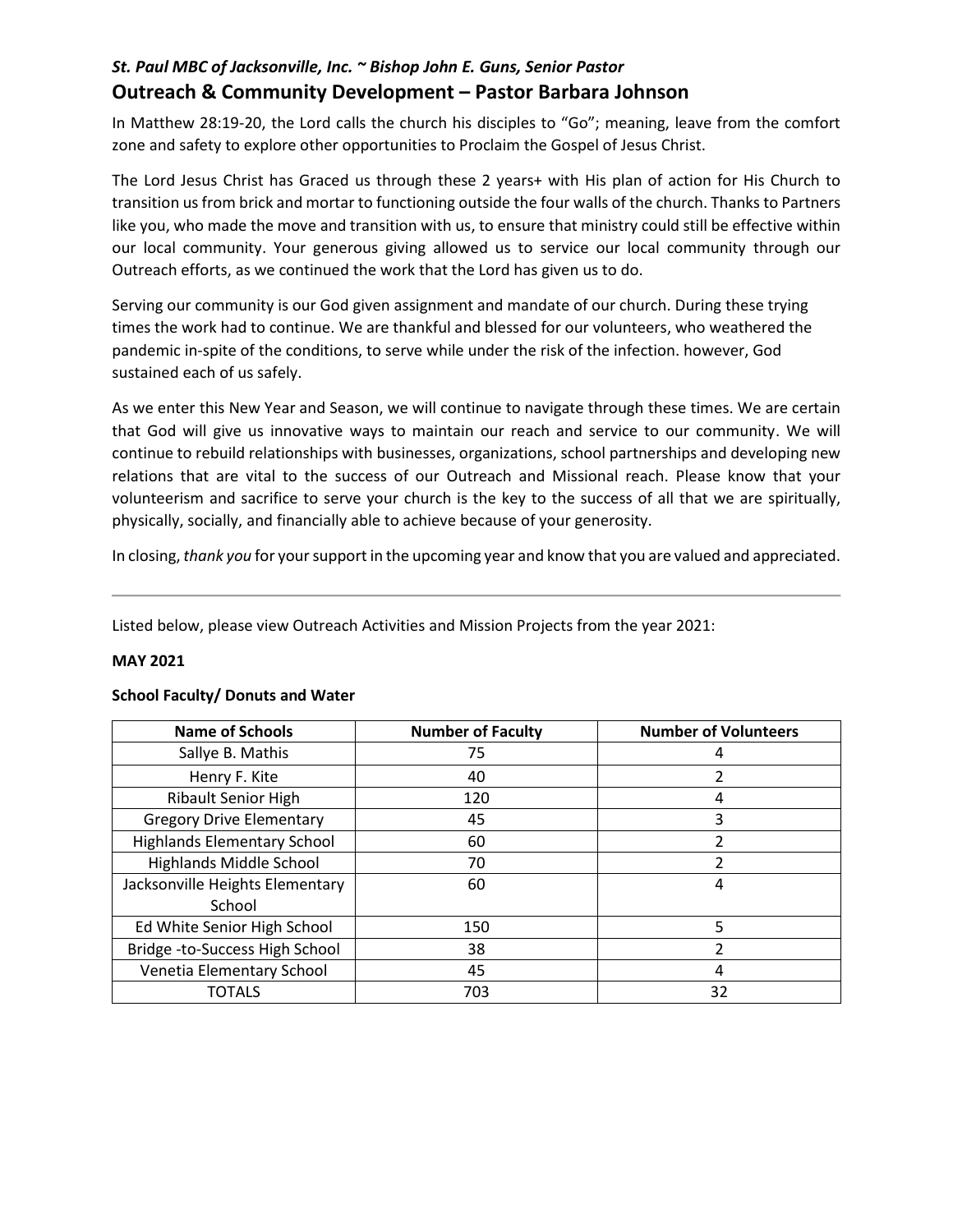## *St. Paul MBC of Jacksonville, Inc. ~ Bishop John E. Guns, Senior Pastor*  **Outreach & Community Development – Pastor Barbara Johnson**

#### **JUNE 2021**

#### **Serving Homeless population in the homeless Camp**

Through the generous donations from the St. Paul Partners, we donated 300+ Hygiene Care package Kits and over 100 cases of water to the Temporary Shelter on Beaver Street housed by City Rescue Missions.

### **EMERGENCY DONATIONS FOR THE HOMELESS POPULATION-(June-July)**

| <b>Donation Agency</b>      | Location                | <b>Donations</b>  | Volunteers             |  |
|-----------------------------|-------------------------|-------------------|------------------------|--|
| <b>City Rescue Missions</b> | Temporary Shelter @     | 300 + Hygiene     | 15-to deliver and pass |  |
|                             | Beaver Street and Julia | Packages plus 100 | out the donations      |  |
|                             |                         | cases of Water    |                        |  |

#### **Back-to-School Give-Away-College Blast Off (March/August 2021)**

| <b>Number of College Students</b> | <b>Care Packs for Students Away</b><br>@ College | <b>Volunteers</b> |
|-----------------------------------|--------------------------------------------------|-------------------|
| 30                                | 17 (Box of Food and Hygiene<br>Products)         |                   |

#### **Back-to-School Give-Away and Blessing Oil (August 2021)**

|                             | <b>Total Prepared School</b> | 1 Bottle of Oil per      | Volunteers |
|-----------------------------|------------------------------|--------------------------|------------|
|                             | <b>Supplies Packaged</b>     | Supply                   |            |
|                             |                              | <b>Bag</b>               |            |
| <b>Elementary Students</b>  | 150                          | 100                      |            |
| Middle School Students      | 100                          | 100                      |            |
| <b>High School Students</b> | 100                          | 100                      |            |
|                             |                              | Total-300 bottles of Oil | Total - 12 |

#### **Bags: 350 Annual Thanksgiving Food Give-Away/Partnership with Kappa Alpha Psi (November 2021)**

| <b>Recipients</b>        | <b>Number of Households</b><br><b>Number of Peoples</b> |  | <b>Volunteers</b> |  |
|--------------------------|---------------------------------------------------------|--|-------------------|--|
| <b>Community Members</b> | 40                                                      |  | 30                |  |
| Sick-n-Shut-in           | 30                                                      |  |                   |  |

#### **DECEMBER 2021**

Christmas Toy Give-Away/Partner with Kappa Alpha Psi and the children Christmas Party of Jacksonville for toys. Games, footballs, dolls, soft toys and wagons for infants /toddlers. St. Paul purchased bicycles/ scooters for the children.

| <b>Number of Families</b> | <b>Number of Children</b> | <b>Volunteers</b> |  |  |
|---------------------------|---------------------------|-------------------|--|--|
| ᅭ<br>$\sim$               |                           | ⊥∪                |  |  |